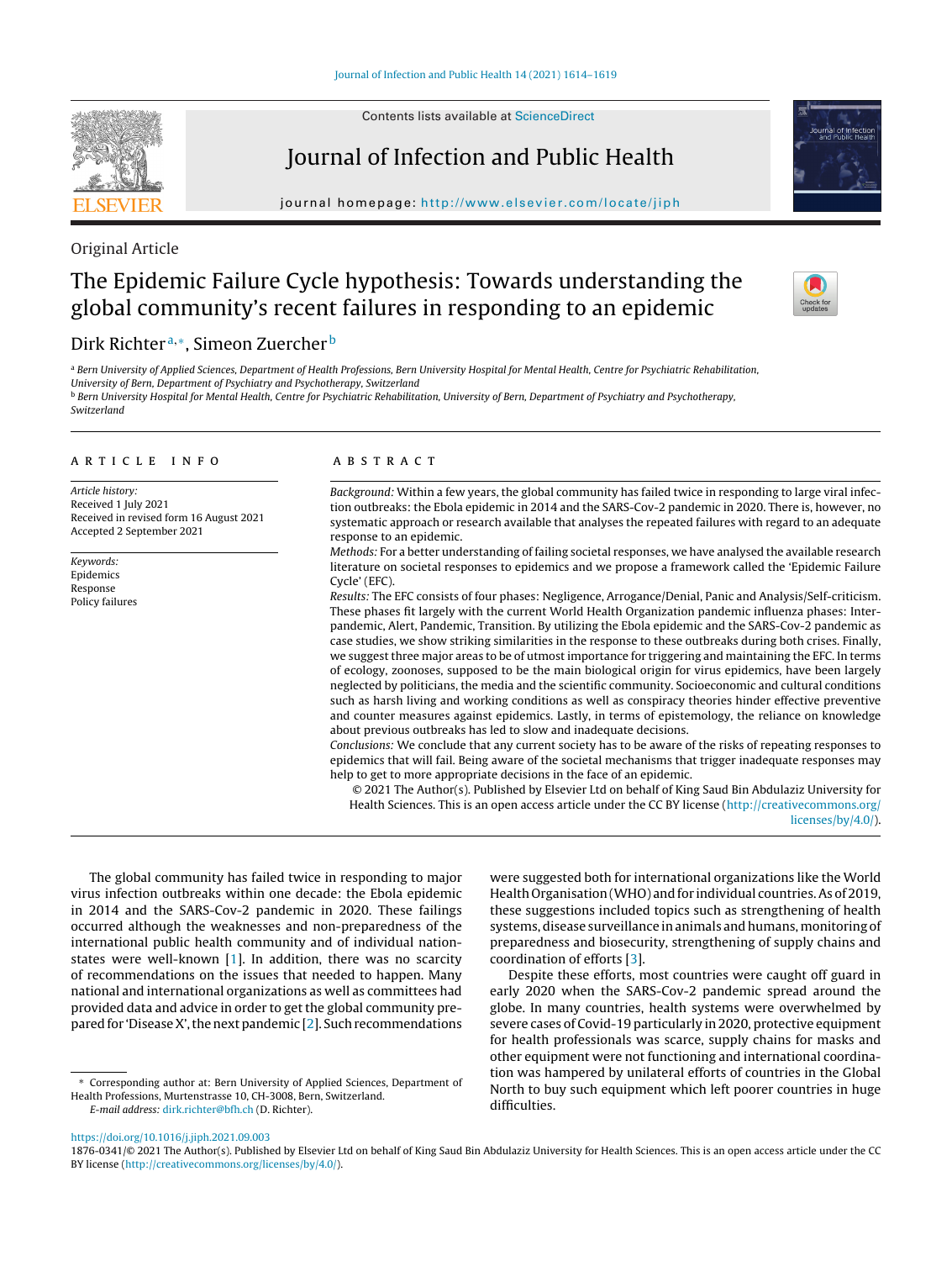The costs of the pandemic in terms of morbidity, mortality, and economic damage are tremendous. As of summer 2021, the global number of confirmed SARS-Cov-2 infections rose above 200 million and the number of deaths due to confirmed infections exceeded 4 million [4]. However, the excess mortality that also includes non-registered cases and deaths due to other reasons during the pandemic was estimated to be 10 million cases [5]. The global economy is expected to lose up to 10 percent of global gross domestic product [6]. Costs of the long-term consequences of a Covid-19 illness are not included in these numbers. For the UK, it is estimated that 30 per cent of the entire Covid-related health burden could be due to the disability that follows many infections [7].

Obviously, many countries did not learn from the failures of the first wave of the pandemic and got hit by subsequent waves that turned out to be more devastating than the first. Two questions are pertinent:(1) What goes repeatedly wrong in terms of national and international epidemic response; and (2) why does it go wrong. This paper seeks to answer these questions by advancing a comprehensive theoretical understanding of epidemic responses and response failures in particular. In doing so, we, firstly, review the current state of research on epidemic response and secondly, we aim at proposing a general and systematic framework that is applicable to any kind of outbreak situation in which the response has turned out to have failed. Informed by a variety of social sciences (e.g., anthropology, political science, sociology), we will outline a framework hypothesis called the Epidemic Failure Cycle (EFC) that describes an ideal-typical course of phases that occur during a failed response to an epidemic. We will utilize the Ebola epidemic 2014 and the Coronavirus pandemic 2020 as case studies in order to support our argument. Finally, we try to provide an overview on the complex issues that need to be considered when it comes to understanding the reasons of the failure cycle.

### **Research on epidemic response and response failures**

Research on epidemic responses and response failure is commonly restricted to national inquiries, 'After Action Reviews' (AAR) and/or reports on international organizations such as the inquiries into the role of the World Health Organization (WHO) during the Ebola epidemic. The oftentimes local and national reports that look into specific issues of an epidemic pose considerable challenges for achieving generalizable insights from these reports as research on AAR has shown  $[8]$ . However, recent research on efforts to cope with infectious disease outbreaks has tried to advance the understanding of what happens and what goes wrong in this regard, as will be outlined in this section.

From a general perspective, epidemics and pandemics usually follow a cycle that consists of four phases such as the current WHO influenza pandemic guidance that names the following: Interpandemic, Alert, Pandemic, Transition and then back to the interpandemic phase [9]. Cycle approaches that describe response details, largely correspond to a four-phase proposal. With regard to HIV/AIDS, early work by medical historian Charles Rosenberg postulated the following: progressive revelation, managing randomness, negotiating public response and an epilogue that looks into the lessons to be learned from the outbreak [10]. More recent research does also suggest that there are at least four phases for describing response cycles, e.g. detection, early response, intervention and post-intervention [11] and another approach that adds surveillance/preparedness prior to the detection phase [12].

In terms of response failures, there is now a common understanding that both national and international responses to epidemics also follow certain cycles that oscillate between the lack of action on one hand and drastic action on the other hand [13]. During the Ebola outbreak 2014, national and international actors seem

to have followed a cycle of fear and apathy [14]. In the light of the SARS-1 outbreak 2002/2003 that could be contained within a short timeframe, and the H1N1-influenza pandemic that was regarded as not as severe as organizations and politicians suggested, decisionmakers had refrained from strong response actions in general, so the analysis. When the outbreak got out of control, the affected countries and international organizations responded with strong action as will be demonstrated later in this paper. Other stage theory accounts of health disasters also suggest a cycle consisting of two stages such as crisis and complacency [15] or panic and neglect [13]. The latter terminology was coined by a World Bank panel on health security preparedness financing that found that there was relevant panic during a health disaster like a pandemic and that after some time the exposition to such dangers will be largely ignored and the neglect phase will be entered. These approaches all have in common the notion that non-action will turn into harsh and drastic reaction when the infection outbreak seems to become out of control.

The reasons for response failures are not yet fully understood in every detail. It is, however, obvious that national administrations and international organization face huge difficulties when it comes to learning from previous outbreaks and disasters [16,17]. Starting with formal regulations in terms of what constitutes an epidemic and when to declare one by national authorities and international organizations, research has demonstrated that there are huge inconsistencies and a lack of clarity across recent epidemics [18]. Furthermore, and related to the already mentioned narrow scope of inquiries, generally acknowledged frameworks for the evaluation of response attempts are missing, which makes it difficult to apply results to other settings and outbreaks [19]. It has also been shown that relevant research on infectious diseases and health security issues often does not reach political decisionmakers [20].

In addition to the inconsistencies and knowledge gaps that can be seen, political decision-makers face tremendous problems and obstacles when it comes to an epidemic. Epidemic responses can affect local, national and international politics and the consequences are very often felt by poorer communities [21]. Therefore, it is conceivable that politicians are not eager to declare an epidemic in their country, which is commonly regarded as a failure of the particular authorities [22]. In the light of this research, it becomes clearer that poor political mobilization is apparently the key factor for delays in declaring a public health emergency ofinternational concern (PHEIC) [23]. To summarize, epidemic response failures are associated with an inherent cyclicity, knowledge gaps and disincentives for decision-makers.

### **The Epidemic Failure Cycle**

In what follows, we aim to expand the understanding of response failures by incorporating the current knowledge into a new framework. The Epidemic Failure Cycle (EFC) hypothesis was developed by searching the literature about typical reactions of politicians, international organisations and the public during particular phases of the pandemic cycle. Detailed results of this analysis will be presented in the next section.

We find the panic and neglect phases from the World Bank account to be very useful as a starting point for a framework that describes the cyclical nature of societal response to epidemic threats. As suggested above, we feel, however, that the full cycle needs additional phases, similar to general theories of epidemic cycles. Both, historical [24] and current accounts [25,26] of how societies respond to epidemics highlight the relevance of arrogance or hubris. We would suggest adding this phase as the first one to the panic-neglect cycle. Arrogance, hubris and denial are particu-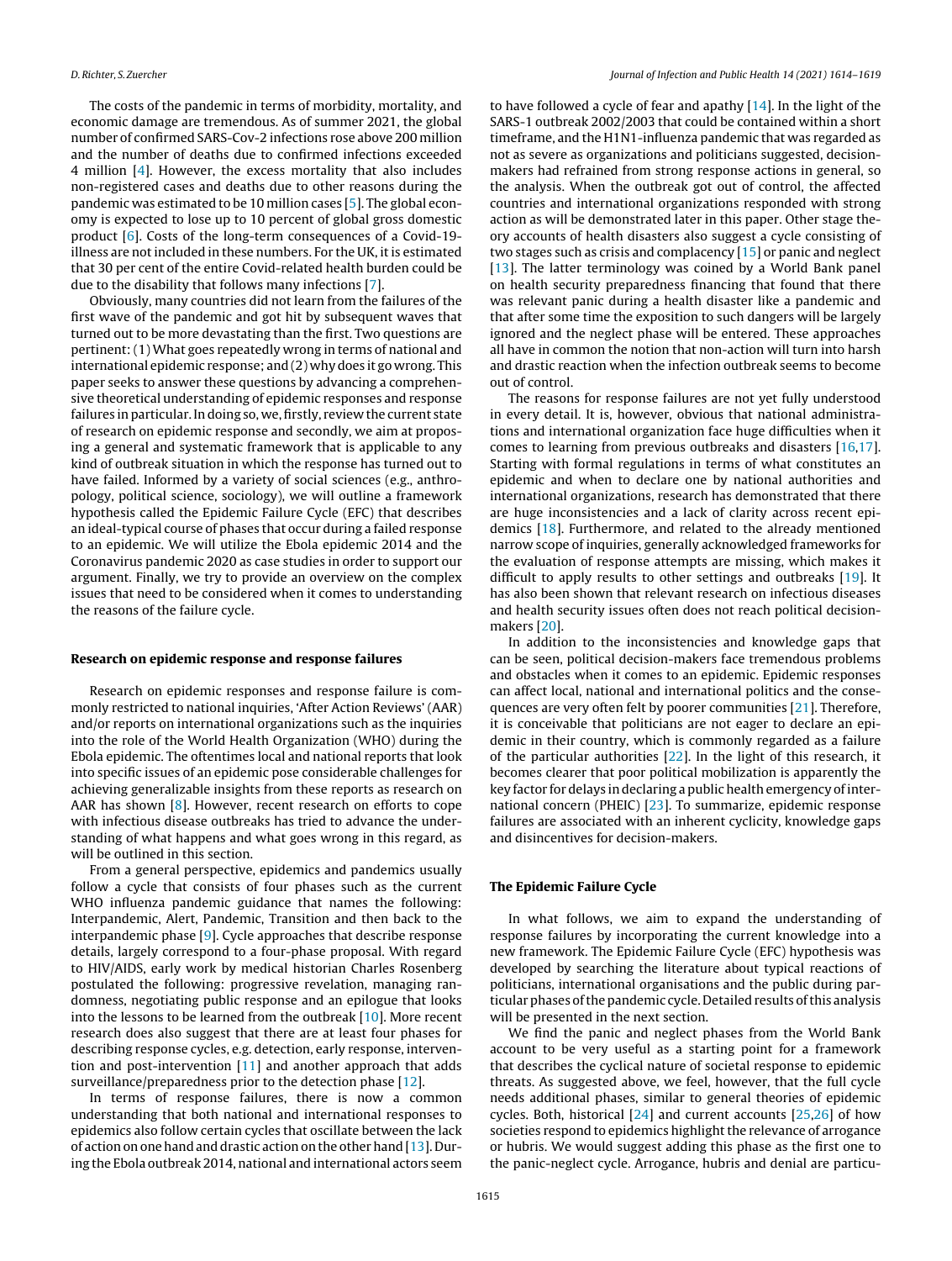

**Fig. 1.** Pandemic Phases according to WHO (Pandemic Influenza Risk Management: A WHO guide to inform and harmonize national and international pandemic preparedness and response. Geneva. World Health Organization. 2017) and Epidemic Failure Cycle (EFC).

larly relevant during the alert/detection-phase as depicted by the above-named approaches, where political leaders and the public are struggling to realize that a major threat is looming and that considerable adjustments areneeded inorder to keepmortality and morbidity low. On the other side of the panic phase, we see the need for a second addition to the panic-neglect cycle. As already indicated and as suggested by the epilogue/post-intervention phase, we see analysis and self-criticism as an important step of societal and organizational reactions to epidemics. After large epidemic outbreaks there are commonly inquiries into how organizations and nation-states have managed the epidemic.

The EFC that we suggest as a framework hypothesis for a comprehensive understanding of a failed response to epidemic threats consists, thus, of four phases: Negligence, Arrogance/Denial, Panic and Analysis/Self-criticism. The EFC phases are largely in parallel to the WHO framework of interpandemic, alert, pandemic and transition phases (Fig. 1). Negligence is mainly related to two aspects of epidemic outbreaks. Firstly, potential sources of viral outbreaks are ignored as we have seen repeatedly with the threat by zoonoses. Secondly, the non-preparedness of organizations and nations-states is ignored. Arrogance/Denial is displayed when political leaders and the public communicate that – even despite rising numbers of infection – everything is under control and/or that the threat is non-existent or exaggerated. Panic comes into play when there are sudden dramatic changes in the response to be seen such as large-scale quarantine or other lockdown measures. Analysis/Self-criticism happens commonly after the outbreak is under control where stakeholders reflect on their part during the epidemic and on the lessons to be learned for future waves or outbreaks.

## **The Epidemic Failure Cycle during the Ebola outbreak 2014 and the SARS-Cov-2 pandemic 2020**

In this section we will recall details on the Ebola outbreak 2014 and the SARS-Cov-2 pandemic 2020. The research literature on the response to the Ebola outbreak stems mostly from anthropological and related social science publications e.g. Refs. [27–29]. The SARS-Cov-2 information is primarily provided by extensive journalistic accounts, particularly from the United Kingdom [30], the United States [31], Switzerland [32] and Germany [33,34], and by a sociological analysis of the initial lockdown from the first author of this paper [35].

The Negligence Phase: Like most major virus outbreaks in recent decades, the Ebola virus evolved in wild animals (bats) and eventually crossed the species barrier as zoonosis with different strains. Since its first known eruption in 1976, 28 further known outbreaks occurred mainly on the African continent until 2013 [36]. As becomes apparent by these data, the danger of the Ebola virus was – basically – well known to national and international public health organizations. However, the 'underlying causes of these epidemics (. . .) are rarely addressed, at least with any depth or

persistence', as a keen observer and researcher of zoonoses has remarked [37: 144f.]. In the Ebola situation, however, historical, political and financial issues have to be considered that minimized the chances for an adequate response. The political situation in West Africa was unstable and the region had been hit by civil wars some years before the outbreak. Neoliberal policies had weakened the health care systems [38]. However, according to an outspoken critic of African states' health policies in the aftermath of the Ebola outbreak, this was not entirely due to the lack of resources but also to misspending [39].

By and large, many of these issues apply to the SARS-Cov-2 pandemic, too. The first major SARS outbreak in Asia occurred in 2002/2003 [40]. According to the WHO 'Global Study of the Origins of SARS-CoV-2' [41], it is widely believed that bats play a major role in the origin of the recent pandemic. The threat from coronaviruses that were originally hosted by bats was well understood and reported and was considered to be an 'urgent issue' by Chinese researchers just before the pandemic [42]. However, during interpandemic phases, such dangers have been largely ignored by national and international health politics (with some exceptions like the EcoHealth Alliance  $[43]$ ). In addition to the largely overlooked zoonotic threats, most affected countries had not prepared their health care systems and public health systems to be able to cope with larger outbreaks. In many Global North nation-states, earlier well-resourced response systems had been dismantled in recent decades as only few experts expected them to be needed [33]. In addition, pandemic planning was nearly entirely focused on influenza outbreaks, as this seemed to be the most probable infection to emerge. However, influenza outbreaks have different characteristics than the SARS-Cov-2 pandemic [44]. In terms of epistemology,this reliance on influenza knowledge has led to much confusion and delays during the upcoming course of the pandemic.

The Arrogance/Denial Phase: For apparently political reasons, the governments of the three most affected countries during the Ebola outbreak, Liberia, Guinea and Sierra Leone, responded very slowly to the epidemic in early 2014 [27: 40f.]. 'Governments of affected countries were initially in denial over the occurrence of the disease' [45]. In order to reassure international trade and travel companies, the then president of Guinea 'indicated the outbreak was under control' [46: 74]. Scepticism, distrust and denial among the public were widespread in the region [47]. The perception that the outbreak was under control was also prevalent among international organizations such as the WHO. While humanitarian aid groups on the ground tried to mobilize counter measures, the WHO as well as the US Centres for Disease Control were convinced that the situation could be managed by local public health systems [48]. With hindsight, the main reason for this misperception that led to thousands of deaths, was the conviction that the epidemic would be self-limiting as had been the case with earlier outbreaks [49]. Different to previous times, however, was that the mobility of the populations had massively changed so that rural and urban regions were more closely connected due to increased motorization [27: 48]. Internal political conflicts made it difficult to achieve broad acceptance of the necessary counter measures [46: 74].

In January 2020, most governments and public health administrations outside of Asia were not concerned about the newly emerged Coronavirus. For one, it was expected that the Chinese government had learned their lessons from the SARS-Cov outbreak in 2002/2003 and from further minor eruptions, and then many experts in the public health systems thought they knew how to handle SARS and similar epidemics such as influenza [32,33]. In some countries, this confidence even led to contemplating achieving herd immunity by getting the entire population infected [30: 167ff.]. Similar to governments during the early Ebola epidemic, politicians around the globe, from the German health minister (who asked for 'attentive calmness' [33: 46]) to the American president,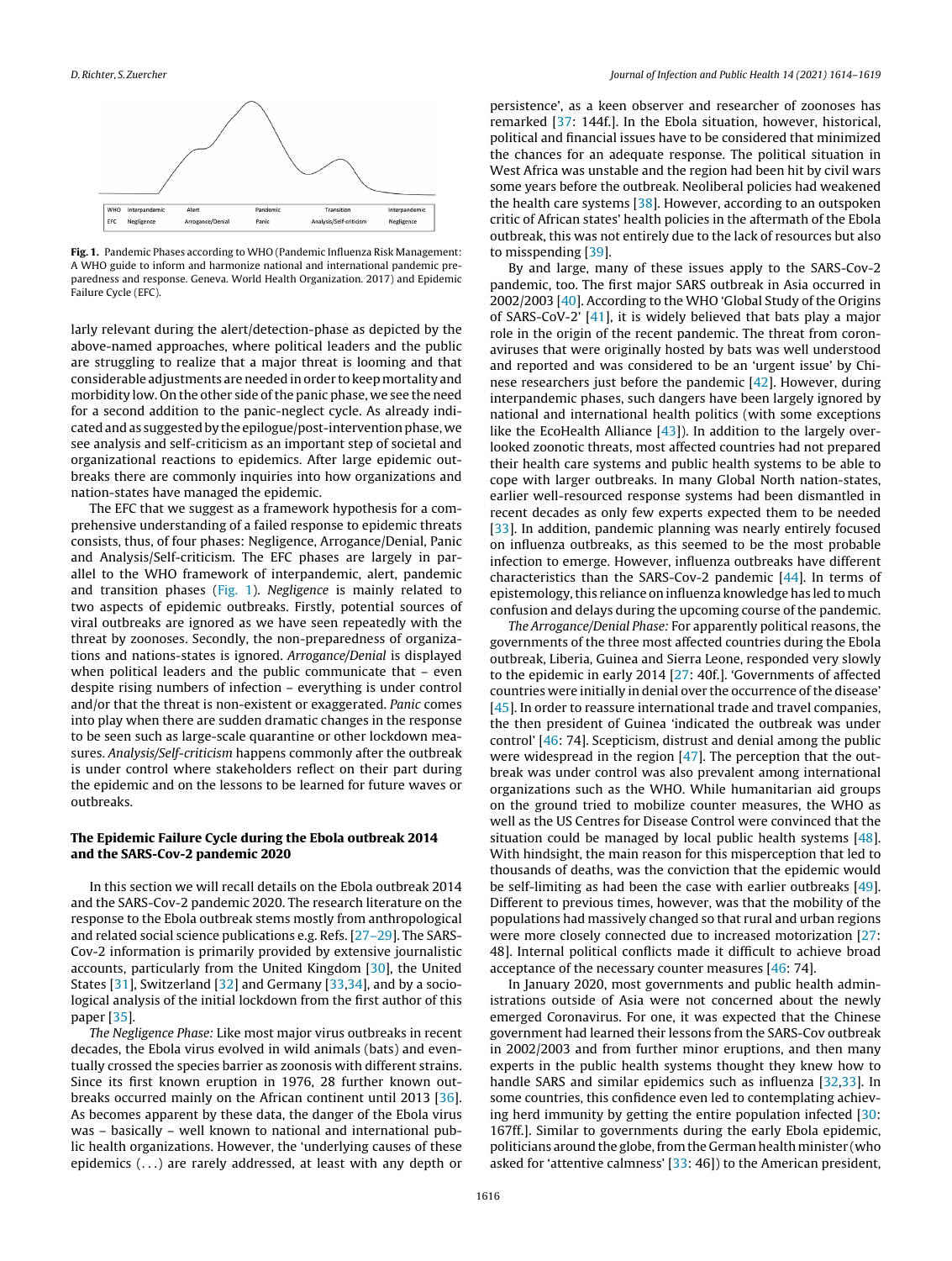reassured their citizens that everything was under control. This was particularly the case before elections as empirical research has demonstrated [50]. But it was not only politicians who were convinced that they had the outbreak under control. In many countries, scientists and public health specialists, too, were communicating the same message (for the US, see Ref. [31], for the UK, see Ref. [30: 91], for Germany, see Ref. [34: 131]). Denial and conspiracy theories concerning the origin of the virus were widespread in many countries [35].

Arrogance and denial, however, did not only occur during the initial phases of the Coronavirus pandemic. Similar attitudes were to be seen before panic measures had to be implemented to break the second and even the third wave in some countries. Repeatedly, politicians tried to convince the public that things were under control and that subsequent waves were unlikely. This was particularly consequential in India where '. . . the government repeatedly boasted that results from serological surveys and from India's main computer model predicting disease spread showed that the country was in the "endgame" of the pandemic' [51]. Overall, so the conclusion of the WHO-initiated Independent Panel for Pandemic Preparedness and Response, '. . .countries with the poorest results in addressing COVID-19 had uncoordinated approaches that devalued science, denied the potential impact of the pandemic, delayed comprehensive action, and allowed distrust to undermine eff ;orts' [52: 33].

The Panic Phase: During the second half of 2014, it became more and more obvious that the Ebola epidemic was no longer under control. The entire epidemic was much more widespread than previous ones, urban areas were affected and response teams experienced much more resistance from the public (for differences between the 2014 outbreak and earlier outbreaks, see Ref. [53]). National and international response systems now worked more actively, and several thousand international health staff and aids were deployed to the West African region. The United Nations implemented the UN Mission for Ebola Emergency Response (UNMEER) and the Economic Community of West African States (ECOWAS) funded aid missions [54]. On the ground, Ebola Treatment Units were set up, contact tracing was established and laboratories were scaled up [28].

In the second quarter of 2020, many countries had established countermeasures against the SARS-Cov-2 pandemic that were hitherto unknown. Following the Chinese and the Italian governments, lockdown measures with large scale quarantine and curfews were implemented in several countries, while others with fewer incidence rates only suspended national and international travel, closed shops and venues and ordered citizens to work from home when possible. Treatment facilities were scaled up, test and trace programmes were established and social distancing as well as face mask wearing became mandatory in many, but not all nation-states [35].

The Analysis/Self-criticism Phase: The West African Ebola epidemic triggered a considerable number of national and international committee reports. Already in 2015, the WHO issued an 'Ebola Interim Assessment Panel Report' that conceded that early warnings about the outbreak '. . .did not result in an effective and adequate response' [55: 12]. According to the report, large parts of the organization acted too slowly and there were many barriers concerning effective communication within the WHO and with its member states. Among many other reports that followed, a 'Report of the High-level Panel on the Global Response to Health Crises' commissioned by the UN Secretary General, deemed the Ebola outbreak to be a 'preventable tragedy'. The report concluded that '. . .[the] WHO and other agencies misjudged the scale of the threat and their initial response was widely inadequate' [56]. An independent panel of experts from across the globe concluded in 2015 that 'systemic weaknesses' had been exposed by the Ebola

outbreak and provided 10 major recommendations for structural reforms for global and national epidemic response programs [57].

When the first SARS-Cov-2 pandemic wave showed downward infection trends in Europe, several politicians conceded that they could never before have envisaged a situation like what happened in early 2020 [35: 104]. What they deemed as unlikely was that the epidemic could reach European countries within such a short time, if at all [32: 27]. In a detailed analysis of the Swiss response to the first pandemic wave, a report from the ETH Zurich Centre for Security Studies listed several topics that were deemed as insufficient during the first wave [58]. The 'too little, too late' conclusion that was also heard after the Ebola pandemic, was again one of the main points mentioned in this report. Switzerland and many other European countries, the report found, had wasted much time during February 2020 due to inaction. Apart from many organizational weaknesses, the report noted that the national pandemic plan was insufficient because it focused on an influenza outbreak where different conditions would have applied that were not present during the SARS-Cov-2 pandemic. The WHO-initiated Independent Panel came to the conclusion that'too many national governments lacked solid preparedness plans, core public health capacities and organized multisectoral coordination with clear commitment from the highest national leadership' [52: 18].

## **Potential reasons for failing to respond to epidemics and pandemics**

The EFC hypothesis aims at a better understanding of failed responses to epidemics and pandemics. The obvious next question is: why did it happen as it did during the Ebola and during the Coronavirus crises? The answer to the 'Why question' is, obviously, a complex issue with many interconnected scientific, social, psychological and political facets. We see primarily five major areas to be of relevance to answer this question: ecology, politics, socioeconomic conditions, human psychology, and epistemology.

Ecology: The description of the EFC-Negligence phase has already indicated that zoonoses have been largely neglected as the primary source of virus epidemics by global and national decisionmakers [59]. This is particularly true when the danger that is associated with zoonoses is compared to the other current major threat to human life and livelihoods, climate change. The topic of zoonoses has neither reached the agenda of global politics nor has it reached the attention of the media or received the amount of funding that climate change research has rightly got. Similar to climate change, zoonoses are to a large extent man-made. Intrusion into wildlife habitats, the handling and trading of wildlife, deforestation, intensification of farming and even climate change itself are some of the relevant drivers of zoonoses [60,61]. The ecological failure related to virus epidemics needs to be regarded along the same lines as other ecological failures of the global community.

Politics: In both situations, politicians and large parts of the public were reluctant to acknowledge the potential severity of the outbreak during the Arrogance/Denial phase. During the Ebola epidemic, social scientists identified wide-spread incomprehension and rejection amongst the Guinean public [46: 72ff.]. As will be outlined below, this can be attributed to a certain degree to human psychology. With politicians, it is unclear what is really believed when the threat of an epidemic is denied and what is used for rhetoric. However, for the Coronavirus pandemic, there is much evidence that both public health administrators and political decision-makers truly believed that they could contain the outbreak [31,32,34]. Additionally, the public in non-Asian countries was deemed to be not ready to accept harsh restrictions in the early days. Political conflicts made it obviously harder to get the message across. This was more than apparent in the United States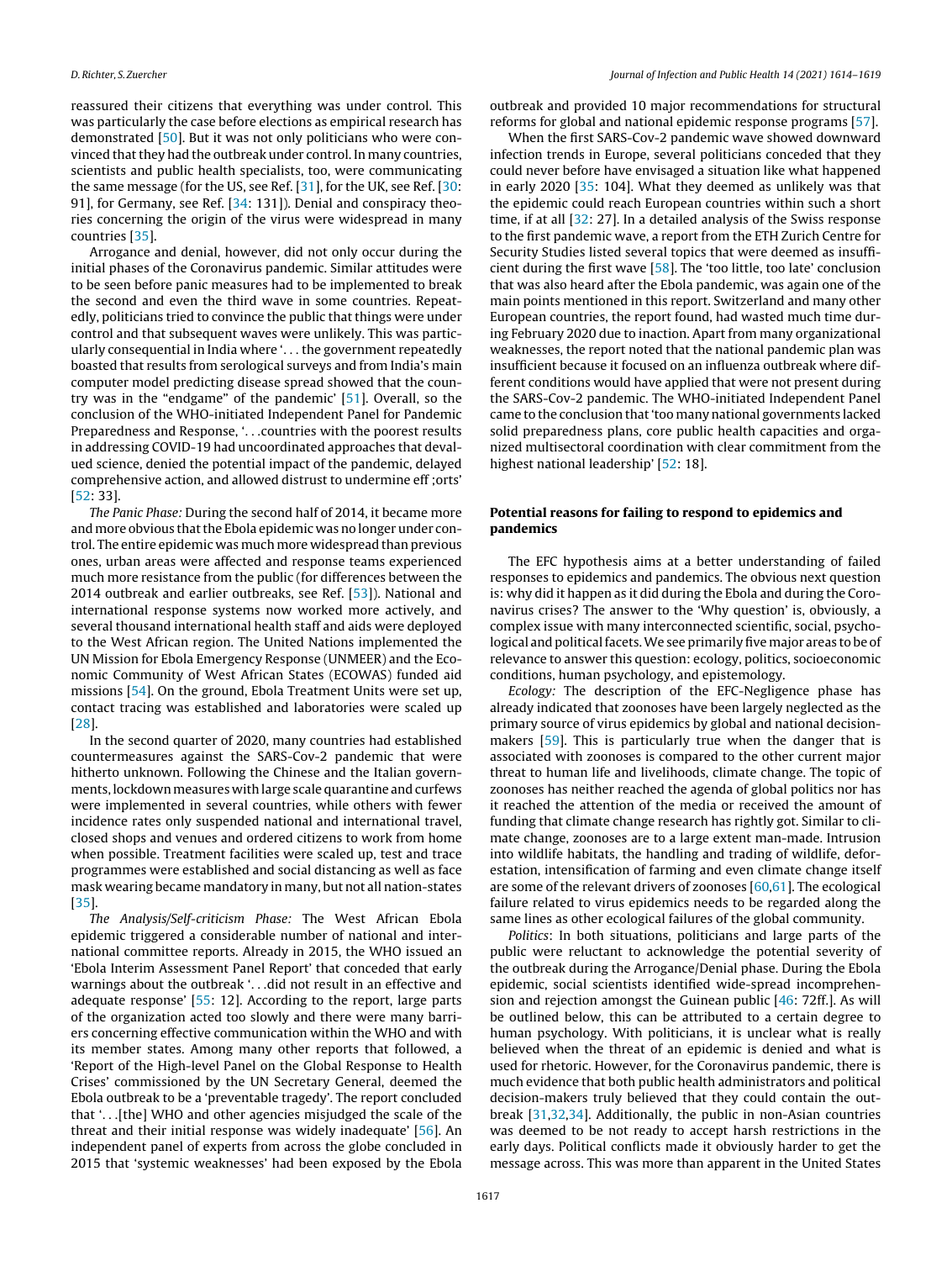during 2020, when even mask-wearing became a politicized issue [31]. For some observers in Guinea, the Ebola outbreak had '... an ethno-political dimension' [46: 75]. Further, distrust between citizens and governments/public health administrations were to be found both in 2014 and in 2020.

Socioeconomic conditions: Although the Ebola virus and the SARS-Cov-2 are completely different in biological terms and although the particular social situations in which the epidemic and the pandemic have hit societies are diverse, some striking similarities can be identified that seem to have facilitated the EFC during the Negligence phase. Most importantly, socioeconomic pressure needs to be acknowledged for some population groups. Bushmeat consumption is supposed to be linked to viral exposure for Ebola. However, economic hardship and local habits make it likely for more deprived populations to hunt, trade and eat bushmeat  $[62,63]$ . During the SARS-Cov-2 pandemic it became apparent that some of the special working and living conditions such as in the meat industry or in care homes triggered virus transmission [35].

Human psychology: For lay people and non-specialist decisionmakers, an epidemic is very difficult to comprehend. Incomprehension during the Ebola outbreak was already mentioned. Misconceptions of the exponential growth are a long-standing research topic in psychology  $[64]$  and these misconceptions were wide-spread during the Coronavirus pandemic [65]. Additionally, several psychological biases hinder appropriate risk perceptions and subsequent prevention measures. Optimism bias ('It will not affect me.')is one ofthe most prominentin this regard [66,67]. From other health disasters we know that further biases such as inertia bias or simplification bias are strong factors that make it difficult to achieve necessary adaptations to an epidemic threat [68].

Epistemology: A largely overlooked factor for delayed and/or inadequate responses to epidemic threats is the application of knowledge from previous outbreaks to new epidemics and pandemics. During both crises, public health experts, politicians and even scientists were surprised by the novelty of either the social situation or the biological characteristics of the virus in question. Medical historians and epidemiologists alike stress the importance of not simply using epidemic history in order to produce guidance for the new situation [69,70]. Whilst during the Ebola epidemic the social ecosystem had changed fundamentally since the last outbreak, in the SARS-Cov-2 pandemic situation experts were wrong on at least two major occasions when they referred to older experience: it was not an influenza pandemic that most experts were expecting, and, contrary to the earlier SARS-Coronavirus, transmission from asymptomatic people was widespread.

# **Conclusions**

The Epidemic Failure Cycle (EFC) hypothesis provides some suggestions for the analysis of inadequate responses to epidemic threats. We propose that the EFC is an ideal-typical sequence of phases that describes societal dynamics that can occur in any modern society and that are not culturally bound. We also stress that although individual administrations and authorities may not have acted appropriately in every circumstance and although national inquiries may be helpful to uncover those issues, we regard these issues as systemic to a large extent. From a social science perspective, it is striking to see that only very few countries have been able to respond adequately to recent large scale viral infection outbreaks. It is also striking to see that insufficient learning and preparation is not restricted to epidemics but is related to other kinds of health security threats as well  $[1,17]$ . This suggests that there are dynamics to be identified that go beyond single nation states, organizations and even epidemics.

From this perspective it becomes clear that a simple 'lessons learned' approach may not be a solution to the problem of repeating failures in the post Coronavirus pandemic times. The 'lessons learned' approach too often has not led to sustaining changes in the response efforts in general and in preparedness in particular. We see a huge danger that there will be political and research initiatives in the near future that go in the right direction, but that negligence will finally take over due to psychological biases and due to political and financial priorities that may be more imminent than a pandemic where no one knows when the next will come. The headline of an international expert panel paper after the Ebola outbreak is a dire warning in this regard: 'Post-Ebola reforms: ample analysis, inadequate action' [71].

What, then, can be learned from disasters such as an epidemic that resemble  $N = 1$  events? Sociologists have stressed the need for non-specific preparedness with regard to epidemics and other health disasters that is not based on specific risk assessments and specific previous events that have proven to be deceptive both during the Ebola outbreak and the Coronavirus pandemic [1,35]. In line with this reasoning, the Independent Panel for Pandemic Preparedness and Response has reviewed the issues around misleading guidance on asymptomatic transmission during the early pandemic and has recommended that '. . . there is a case for applying the precautionary principle and assuming that in any outbreak caused by a new pathogen of this type, sustained human-to-human transmission will occur unless the evidence specifically indicates otherwise' [52:26].

More generally, we suggest that by acknowledging the danger of repeating epidemic failure cycles, decision-makers could become more cautious particularly during the Negligence and Arrogance/Denial phases of epidemics. In addition, we also see a potential that the EFC may serve as a framework that informs empirical research in order to see which contributing factors support or - in cases with better outcomes - prevent the EFC unfolding.

#### **Funding**

No funding sources.

#### **Competing interests**

None declared.

#### **Ethical approval**

Not required.

#### **References**

- [1] [Lakoff](http://refhub.elsevier.com/S1876-0341(21)00254-9/sbref0005) [A.](http://refhub.elsevier.com/S1876-0341(21)00254-9/sbref0005) [Unprepared:](http://refhub.elsevier.com/S1876-0341(21)00254-9/sbref0005) [global](http://refhub.elsevier.com/S1876-0341(21)00254-9/sbref0005) [health](http://refhub.elsevier.com/S1876-0341(21)00254-9/sbref0005) [in](http://refhub.elsevier.com/S1876-0341(21)00254-9/sbref0005) [a](http://refhub.elsevier.com/S1876-0341(21)00254-9/sbref0005) [time](http://refhub.elsevier.com/S1876-0341(21)00254-9/sbref0005) [of](http://refhub.elsevier.com/S1876-0341(21)00254-9/sbref0005) [emergency.](http://refhub.elsevier.com/S1876-0341(21)00254-9/sbref0005) [Oakland,](http://refhub.elsevier.com/S1876-0341(21)00254-9/sbref0005) [CA:](http://refhub.elsevier.com/S1876-0341(21)00254-9/sbref0005) [Uni](http://refhub.elsevier.com/S1876-0341(21)00254-9/sbref0005)[versity](http://refhub.elsevier.com/S1876-0341(21)00254-9/sbref0005) [of](http://refhub.elsevier.com/S1876-0341(21)00254-9/sbref0005) [California](http://refhub.elsevier.com/S1876-0341(21)00254-9/sbref0005) [Press;](http://refhub.elsevier.com/S1876-0341(21)00254-9/sbref0005) [2017.](http://refhub.elsevier.com/S1876-0341(21)00254-9/sbref0005)
- [2] GHS Index. Global health security index; 2019 [Accessed 14-07-2020] [https://](https://www.ghsindex.org/wp-content/uploads/2020/04/2019-Global-Health-Security-Index.pdf) [www.ghsindex.org/wp-content/uploads/2020/04/2019-Global-Health-](https://www.ghsindex.org/wp-content/uploads/2020/04/2019-Global-Health-Security-Index.pdf)[Security-Index.pdf](https://www.ghsindex.org/wp-content/uploads/2020/04/2019-Global-Health-Security-Index.pdf).
- [3] [Bloom](http://refhub.elsevier.com/S1876-0341(21)00254-9/sbref0015) [DE,](http://refhub.elsevier.com/S1876-0341(21)00254-9/sbref0015) [Cadarette](http://refhub.elsevier.com/S1876-0341(21)00254-9/sbref0015) [D.](http://refhub.elsevier.com/S1876-0341(21)00254-9/sbref0015) [Infectious](http://refhub.elsevier.com/S1876-0341(21)00254-9/sbref0015) [disease](http://refhub.elsevier.com/S1876-0341(21)00254-9/sbref0015) [threats](http://refhub.elsevier.com/S1876-0341(21)00254-9/sbref0015) [in](http://refhub.elsevier.com/S1876-0341(21)00254-9/sbref0015) [the](http://refhub.elsevier.com/S1876-0341(21)00254-9/sbref0015) [twenty-first](http://refhub.elsevier.com/S1876-0341(21)00254-9/sbref0015) [century:](http://refhub.elsevier.com/S1876-0341(21)00254-9/sbref0015) [strengthening](http://refhub.elsevier.com/S1876-0341(21)00254-9/sbref0015) [the](http://refhub.elsevier.com/S1876-0341(21)00254-9/sbref0015) [global](http://refhub.elsevier.com/S1876-0341(21)00254-9/sbref0015) [response.](http://refhub.elsevier.com/S1876-0341(21)00254-9/sbref0015) [Front](http://refhub.elsevier.com/S1876-0341(21)00254-9/sbref0015) [Immunol](http://refhub.elsevier.com/S1876-0341(21)00254-9/sbref0015) [2019;10:549.](http://refhub.elsevier.com/S1876-0341(21)00254-9/sbref0015)
- [4] Worldometer. Coronavirus; 2021 [Accessed 11-08-2021] [https://www.](https://www.worldometers.info/coronavirus/) worldometers.info/coronavirus.
- [5] Economist. Modelling covid-19's death toll there have been 7m-13m excess deaths worldwide during the pandemic; 2021 [Accessed 11-08-2021] [https://www.economist.com/briefing/2021/05/15/there-have-been-7m-](https://www.economist.com/briefing/2021/05/15/there-have-been-7m-13m-excess-deaths-worldwide-during-the-pandemic)[13m-excess-deaths-worldwide-during-the-pandemic.](https://www.economist.com/briefing/2021/05/15/there-have-been-7m-13m-excess-deaths-worldwide-during-the-pandemic)
- [6] Barai MK, Dhar S. COVID-19 Pandemic: Inflicted costs and some emerging global issues. Glob Bus Rev. 0(0): 0972150921991499.
- [Briggs](http://refhub.elsevier.com/S1876-0341(21)00254-9/sbref0035) [A,](http://refhub.elsevier.com/S1876-0341(21)00254-9/sbref0035) [Vassall](http://refhub.elsevier.com/S1876-0341(21)00254-9/sbref0035) [A.](http://refhub.elsevier.com/S1876-0341(21)00254-9/sbref0035) [Count](http://refhub.elsevier.com/S1876-0341(21)00254-9/sbref0035) [the](http://refhub.elsevier.com/S1876-0341(21)00254-9/sbref0035) [cost](http://refhub.elsevier.com/S1876-0341(21)00254-9/sbref0035) [of](http://refhub.elsevier.com/S1876-0341(21)00254-9/sbref0035) [disability](http://refhub.elsevier.com/S1876-0341(21)00254-9/sbref0035) [caused](http://refhub.elsevier.com/S1876-0341(21)00254-9/sbref0035) [by](http://refhub.elsevier.com/S1876-0341(21)00254-9/sbref0035) [COVID-19.](http://refhub.elsevier.com/S1876-0341(21)00254-9/sbref0035) [Nature](http://refhub.elsevier.com/S1876-0341(21)00254-9/sbref0035) [2021;593\(7860\):502–5.](http://refhub.elsevier.com/S1876-0341(21)00254-9/sbref0035)
- [8] [Stoto](http://refhub.elsevier.com/S1876-0341(21)00254-9/sbref0040) [MA,](http://refhub.elsevier.com/S1876-0341(21)00254-9/sbref0040) [Nelson](http://refhub.elsevier.com/S1876-0341(21)00254-9/sbref0040) [C,](http://refhub.elsevier.com/S1876-0341(21)00254-9/sbref0040) [Piltch-Loeb](http://refhub.elsevier.com/S1876-0341(21)00254-9/sbref0040) [R,](http://refhub.elsevier.com/S1876-0341(21)00254-9/sbref0040) [Mayigane](http://refhub.elsevier.com/S1876-0341(21)00254-9/sbref0040) [LN,](http://refhub.elsevier.com/S1876-0341(21)00254-9/sbref0040) [Copper](http://refhub.elsevier.com/S1876-0341(21)00254-9/sbref0040) [F,](http://refhub.elsevier.com/S1876-0341(21)00254-9/sbref0040) [Chungong](http://refhub.elsevier.com/S1876-0341(21)00254-9/sbref0040) [S.](http://refhub.elsevier.com/S1876-0341(21)00254-9/sbref0040) [Getting](http://refhub.elsevier.com/S1876-0341(21)00254-9/sbref0040) [the](http://refhub.elsevier.com/S1876-0341(21)00254-9/sbref0040) [most](http://refhub.elsevier.com/S1876-0341(21)00254-9/sbref0040) [from](http://refhub.elsevier.com/S1876-0341(21)00254-9/sbref0040) [after](http://refhub.elsevier.com/S1876-0341(21)00254-9/sbref0040) [action](http://refhub.elsevier.com/S1876-0341(21)00254-9/sbref0040) [reviews](http://refhub.elsevier.com/S1876-0341(21)00254-9/sbref0040) [to](http://refhub.elsevier.com/S1876-0341(21)00254-9/sbref0040) [improve](http://refhub.elsevier.com/S1876-0341(21)00254-9/sbref0040) [global](http://refhub.elsevier.com/S1876-0341(21)00254-9/sbref0040) [health](http://refhub.elsevier.com/S1876-0341(21)00254-9/sbref0040) [security.](http://refhub.elsevier.com/S1876-0341(21)00254-9/sbref0040) [Global](http://refhub.elsevier.com/S1876-0341(21)00254-9/sbref0040) [Health](http://refhub.elsevier.com/S1876-0341(21)00254-9/sbref0040) [2019;15\(1\):58.](http://refhub.elsevier.com/S1876-0341(21)00254-9/sbref0040)